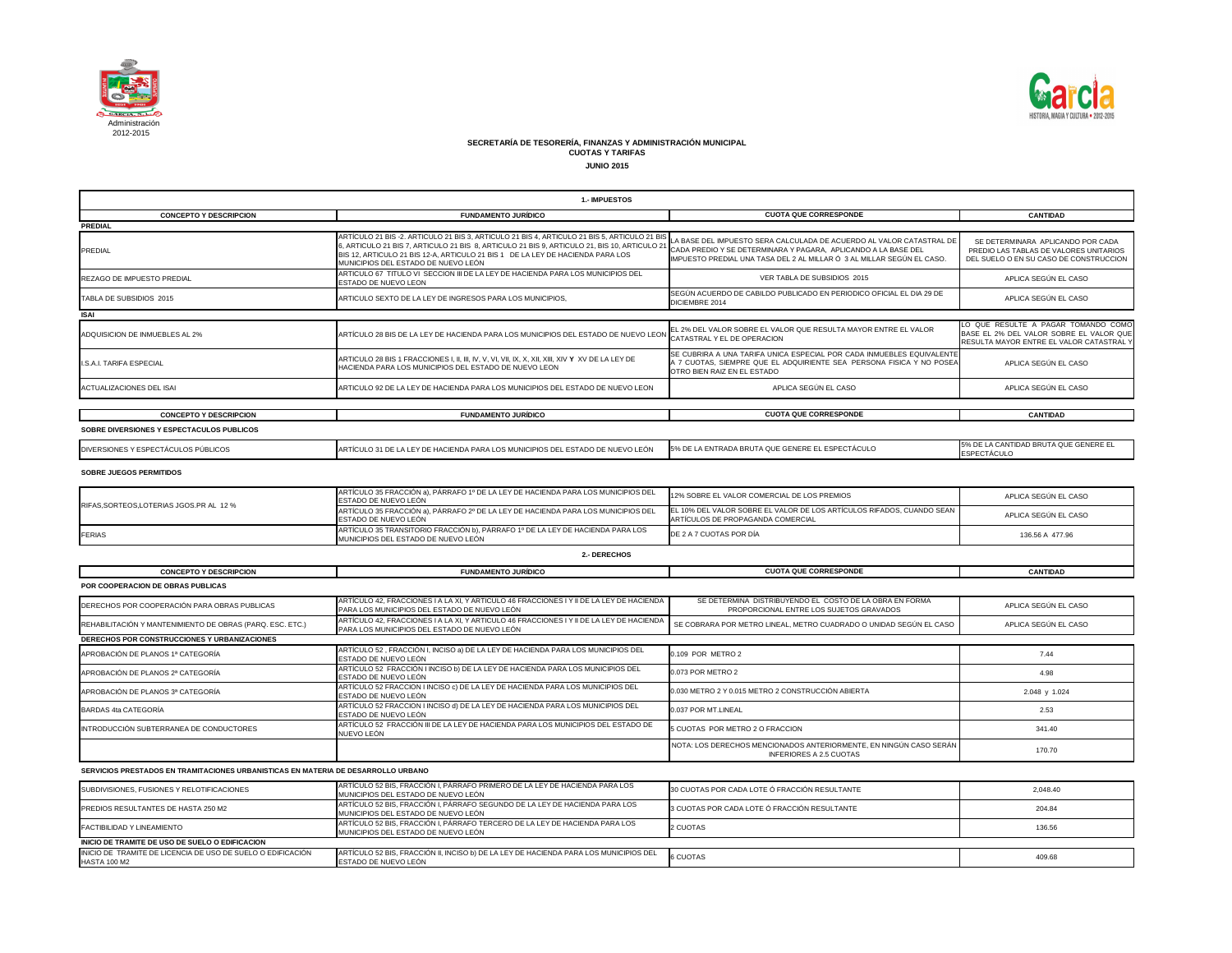**SECRETARÍA DE TESORERÍA, FINANZAS Y ADMINISTRACIÓN MUNICIPAL CUOTAS Y TARIFAS**

**JUNIO 2015**

| INICIO DE TRÁMITE DE LICENCIA DE USO DE SUELO Ó EDIFICACIÓN<br>MAYOR DE 100 Y HASTA 250 M2 | ARTÍCULO 52 BIS, FRACCIÓN II, INCISO b) DE LA LEY DE HACIENDA PARA LOS MUNICIPIOS DEL<br>ESTADO DE NUEVO LEÓN                               | 12 CUOTAS                                                                                                                                                                                                                                                                                                                                                                                                                                                                                                                                                                           | 819.36                                                                                                                                                                    |
|--------------------------------------------------------------------------------------------|---------------------------------------------------------------------------------------------------------------------------------------------|-------------------------------------------------------------------------------------------------------------------------------------------------------------------------------------------------------------------------------------------------------------------------------------------------------------------------------------------------------------------------------------------------------------------------------------------------------------------------------------------------------------------------------------------------------------------------------------|---------------------------------------------------------------------------------------------------------------------------------------------------------------------------|
| INICIO DE TRÁMITE DE LICENCIA DE USO DE SUELO Ó EDIFICACIÓN<br>MAYOR DE 250 Y HASTA 500 M2 | ARTÍCULO 52 BIS, FRACCIÓN II, INCISO c) DE LA LEY DE HACIENDA PARA LOS MUNICIPIOS DEL<br>ESTADO DE NUEVO LEÓN                               | <b>18 CUOTAS</b>                                                                                                                                                                                                                                                                                                                                                                                                                                                                                                                                                                    | 1,229.04                                                                                                                                                                  |
| INICIO DE TRÁMITE DE LICENCIA DE USO DE SUELO Ó EDIFICACIÓN<br>MAYOR DE 500 HASTA 1000 M2  | ARTÍCULO 52 BIS, FRACCIÓN II, INCISO d) DE LA LEY DE HACIENDA PARA LOS MUNICIPIOS DEL<br>ESTADO DE NUEVO LEÓN                               | 24 CUOTAS                                                                                                                                                                                                                                                                                                                                                                                                                                                                                                                                                                           | 1,638.72                                                                                                                                                                  |
| INICIO DE TRÁMITE DE LICENCIA DE USO DE SUELO Ó EDIFICACIÓN<br>MAYOR DE 1000 M2            | ARTÍCULO 52 BIS, FRACCIÓN II, INCISO e) DE LA LEY DE HACIENDA PARA LOS MUNICIPIOS DEL<br>ESTADO DE NUEVO LEÓN                               | 30 CUOTAS                                                                                                                                                                                                                                                                                                                                                                                                                                                                                                                                                                           | 2,048.40                                                                                                                                                                  |
|                                                                                            |                                                                                                                                             |                                                                                                                                                                                                                                                                                                                                                                                                                                                                                                                                                                                     |                                                                                                                                                                           |
| LICENCIAS DE USO DE SUELO O EDIFICACIONES                                                  | ARTÍCULO 52 BIS, FRACCIÓN III, INCISO a) DE LA LEY DE HACIENDA PARA LOS MUNICIPIOS DEL                                                      |                                                                                                                                                                                                                                                                                                                                                                                                                                                                                                                                                                                     |                                                                                                                                                                           |
| LICENCIA DE USO DE SUELO Ó EDIFICACIÓN HASTA 100 M2                                        | ESTADO DE NUEVO LEÓN<br>ARTÍCULO 52 BIS, FRACCIÓN III, INCISO b) DE LA LEY DE HACIENDA PARA LOS MUNICIPIOS DEL                              | 6 CUOTAS                                                                                                                                                                                                                                                                                                                                                                                                                                                                                                                                                                            | 409.68                                                                                                                                                                    |
| LICENCIA DE USO DE SUELO Ó EDIFICACIÓN MAYOR DE 100 HASTA 250 M2                           | ESTADO DE NUEVO LEÓN                                                                                                                        | 12 CUOTAS                                                                                                                                                                                                                                                                                                                                                                                                                                                                                                                                                                           | 819.36                                                                                                                                                                    |
| LICENCIA DE USO DE SUELO Ó EDIFICACIÓN MAYOR DE 250 HASTA 500 M2                           | ARTÍCULO 52 BIS, FRACCIÓN III, INCISO c) DE LA LEY DE HACIENDA PARA LOS MUNICIPIOS DEL<br>ESTADO DE NUEVO LEÓN                              | <b>18 CUOTAS</b>                                                                                                                                                                                                                                                                                                                                                                                                                                                                                                                                                                    | 1,229.04                                                                                                                                                                  |
| LICENCIA DE USO DE SUELO Ó EDIFICACIÓN MAYOR DE 500 HASTA 1000                             | ARTÍCULO 52 BIS, FRACCIÓN III, INCISO d) DE LA LEY DE HACIENDA PARA LOS MUNICIPIOS DEL<br>ESTADO DE NUEVO LEÓN                              | 24 CUOTAS                                                                                                                                                                                                                                                                                                                                                                                                                                                                                                                                                                           | 1,638.72                                                                                                                                                                  |
| LICENCIA DE USO DE SUELO MAYOR DE 1000 M2                                                  | ARTÍCULO 52 BIS, FRACCIÓN III, INCISO e) DE LA LEY DE HACIENDA PARA LOS MUNICIPIOS DEL<br>ESTADO DE NUEVO LEÓN                              | 30 CUOTAS                                                                                                                                                                                                                                                                                                                                                                                                                                                                                                                                                                           | 2,048.40                                                                                                                                                                  |
| <b>ADICIONALES</b>                                                                         |                                                                                                                                             |                                                                                                                                                                                                                                                                                                                                                                                                                                                                                                                                                                                     |                                                                                                                                                                           |
| ADICIONALES LICENCIA DE USO DE DUELO Ó EDIFICACIÓN HASTA 100M2                             | ARTÍCULO 52 BIS, FRACCIÓN III, PÁRRAFO SEGUNDO, INCISO a) DE LA LEY DE HACIENDA PARA<br>LOS MUNICIPIOS DEL ESTADO E NUEVO LEÓN              | 0.08 CUOT. POR MT2                                                                                                                                                                                                                                                                                                                                                                                                                                                                                                                                                                  | 5.46                                                                                                                                                                      |
| ADICIONALES LICENCIA DE USO DE SUELO Ó EDIFICACIÓN MAYOR DE 100<br><b>HASTA 250 M2</b>     | ARTÍCULO 52 BIS, FRACCIÓN III, PÁRRAFO SEGUNDO, INCISO b) DE LA LEY DE HACIENDA PARA<br>LOS MUNICIPIOS EL ESTADO DE NUEVO LEÓN              | 0.16 CUOT., POR MT2                                                                                                                                                                                                                                                                                                                                                                                                                                                                                                                                                                 | 10.92                                                                                                                                                                     |
| ADICIONALES LICENCIA DE USO DE SUELO Ó EDIFICACIÓN MAYOR DE 250<br><b>HASTA 500 M2</b>     | ARTÍCULO 52 BIS, FRACCIÓN III, PÁRRAFO SEGUNDO, INCISO c) DE LA LEY DE HACIENDA PARA<br>LOS MUNICIPIOS DEL ESTADO DE NUEVO LEÓN             | 0.24 CUOT. POR MT2                                                                                                                                                                                                                                                                                                                                                                                                                                                                                                                                                                  | 16.39                                                                                                                                                                     |
| ADICIONALES LICENCIA DE USO DE SUELO Ó EDIFICACIÓN MAYOR DE 500                            | ARTÍCULO 52 BIS, FRACCIÓN III, PÁRRAFO SEGUNDO, INCISO d) DE LA LEY DE HACIENDA DE LOS                                                      | 0.31 CUOT. POR MT2                                                                                                                                                                                                                                                                                                                                                                                                                                                                                                                                                                  | 21.17                                                                                                                                                                     |
| <b>HASTA 1000 M2</b><br>ADICIONALES LICENCIA DE USO DE SUELO Ó EDIFICACIÓN MAYOR DE        | MUNICIPIOS DEL ESTADO DE NUEVO LEÓN<br>ARTÍCULO 52 BIS, FRACCIÓN III, PÁRRAFO SEGUNDO, INCISO e) DE LA LEY DE HACIENDA PARA                 | 0.38 CUOTAS POR MT2                                                                                                                                                                                                                                                                                                                                                                                                                                                                                                                                                                 | 25.95                                                                                                                                                                     |
| 1000 M2                                                                                    | LOS MUNICIPIOS DELESTADO DE NUEVO LEÓN                                                                                                      | NOTA: LA CUOTA PREVISTA NO EXCEDERÁ DE \$8.00 POR METRO CUADRADO PARA                                                                                                                                                                                                                                                                                                                                                                                                                                                                                                               |                                                                                                                                                                           |
|                                                                                            |                                                                                                                                             | EDIFICACIONES HABITACIONALES MULTIFAMILIARES. LAS CASAS-HABITACION<br>ESTARAN EXENTAS DEL PAGO DE ESTE DERECHO.                                                                                                                                                                                                                                                                                                                                                                                                                                                                     | SEGÚN SEA EL CASO                                                                                                                                                         |
| FACTIBILIDAD Y AUTORIZACION DE REGIMEN DE CONDOMINIO                                       |                                                                                                                                             |                                                                                                                                                                                                                                                                                                                                                                                                                                                                                                                                                                                     |                                                                                                                                                                           |
| FACTIBILIDAD Y AUTORIZACIÓN DE RÉGIMENES EN CONDOMINIO<br><b>VERTICAL</b>                  | ARTÍCULO 52 BIS, FRACCIÓN IV, INCISO a) DE LA LEY DE HACIENDA PARA LOS MUNICIPIOS DEL<br>ESTADO DE NUEVO LEÓN                               | 0.12 CUOTAS POR MT.2 DE CONSTRUCCION                                                                                                                                                                                                                                                                                                                                                                                                                                                                                                                                                | 8.19                                                                                                                                                                      |
|                                                                                            | ARTÍCULO 52 BIS, FRACCIÓN IV, INCISO b) Y FRACCION V INCISO a) DE LA LEY DE HACIENDA DE<br>LOS MUNICIPIOS DEL ESTADO DE NUEVO LEÓN          | LOTES HABITACIONALES O INDUSTRIALES DE HASTA 150 M2: 0.107 CUOTAS                                                                                                                                                                                                                                                                                                                                                                                                                                                                                                                   | 7.31                                                                                                                                                                      |
| FACTIBILIDAD Y AUTORIZACIÓN DE RÉGIMENES EN CONDOMINIO<br>HORIZONTAL                       | ARTÍCULO 52 BIS, FRACCIÓN IV, INCISO b) Y FRACCION V INCISO b) DE LA LEY DE HACIENDA DE<br>LOS MUNICIPIOS DEL ESTADO DE NUEVO LEÓN          | LOTES HABITACIONALES O INDUSTRIALES DE MAS DE 150 M2 HASTA 300 M2: 0.143<br><b>CUOTAS</b>                                                                                                                                                                                                                                                                                                                                                                                                                                                                                           | 9.76                                                                                                                                                                      |
|                                                                                            |                                                                                                                                             | LOTES HABITACIONALES O INDUSTRIALES DE MAS DE 300 M2: 0.172 CUOTAS                                                                                                                                                                                                                                                                                                                                                                                                                                                                                                                  | 11.74                                                                                                                                                                     |
|                                                                                            |                                                                                                                                             | LOTES HABITACIONALES O INDUSTRIALES DE HASTA 150 M2: 0.107 CUOTAS                                                                                                                                                                                                                                                                                                                                                                                                                                                                                                                   | 7.31                                                                                                                                                                      |
|                                                                                            | ARTÍCULO 52 BIS, FRACCIÓN IV, INCISO c) Y FRACCION V INCISO c) NUMERO 1 DE LA LEY DE<br>HACIENDA DE LOS MUNICIPIOS DEL ESTADO DE NUEVO LEÓN | LOTES HABITACIONALES O INDUSTRIALES DE MAS DE 150 M2 HASTA 300 M2: 0.143<br><b>CUOTAS</b>                                                                                                                                                                                                                                                                                                                                                                                                                                                                                           | 9.76                                                                                                                                                                      |
| FACTIBILIDAD Y AUTORIZACIÓN DE RÉGIMENES EN CONDOMINIO MIXTO                               |                                                                                                                                             | LOTES HABITACIONALES O INDUSTRIALES DE MAS DE 300 M2: 0.172 CUOTAS                                                                                                                                                                                                                                                                                                                                                                                                                                                                                                                  | 11.74                                                                                                                                                                     |
|                                                                                            | ARTÍCULO 52 BIS, FRACCIÓN IV, INCISO b) Y FRACCION V INCISO b) NUMERO 3 DE LA LEY DE<br>HACIENDA DE LOS MUNICIPIOS DEL ESTADO DE NUEVO LEÓN | LOTES CAMPESTRES: 0.107 CUOTAS                                                                                                                                                                                                                                                                                                                                                                                                                                                                                                                                                      | 7.31                                                                                                                                                                      |
| <b>AUTORIZACION DE FRACCIONAMIENTOS</b>                                                    |                                                                                                                                             |                                                                                                                                                                                                                                                                                                                                                                                                                                                                                                                                                                                     |                                                                                                                                                                           |
| <b>FACTIBILIDAD Y LINEAMIENTOS</b>                                                         | ARTÍCULO 52 BIS, FRACCIÓN V, INCISO a) DE LA LEY DE HACIENDA DE LOS MUNICIPIOS DEL<br>ESTADO DE NUEVO LEÓN                                  | 117.5 CUOTAS                                                                                                                                                                                                                                                                                                                                                                                                                                                                                                                                                                        | 8,022.90                                                                                                                                                                  |
| PROYECTO URBANÍSTICO                                                                       | ARTÍCULO 52 BIS, FRACCIÓN V, INCISO b) DE LA LEY DE HACIENDA PARA LOS MUNICIPIOS DEL<br>ESTADO DE NUEVO LEÓN                                | 117.5 CUOTAS                                                                                                                                                                                                                                                                                                                                                                                                                                                                                                                                                                        | 8,022.90                                                                                                                                                                  |
| <b>PROYECTO EJECUTIVO</b>                                                                  | ARTÍCULO 52 BIS, FRACCIÓN V, INCICO c) NUMERALES 1, 2, 3, 4, 5, 6.                                                                          | SE COBRARA POR M2 DE ÁREA VENDIBLE DEPENDIENDO SI EL ÁREA ES<br>HABITACIONAL, INDUSTRIAL, CAMPESTRE U OTROS A-LOTES CON SUPERFICIE<br>HASTA 150 M2, 0.107 CUOTAS, B-LOTES CON SUPERFICIE DE MÁS DE 150 M2 Y<br>HASTA 300 M2, 0.143 CUOTAS, LOTES CON SUPERFICIE MAYOR A 300 M2 0.172<br><b>CUOTAS</b>                                                                                                                                                                                                                                                                               | A-LOTES CON SUPERFICIE HASTA 150 M2, 7.30<br>MT.2, B-LOTES CON SUPERFICIE DE MÁS DE 150<br>M2 Y HASTA 300 M2, 9.76 MT.2, LOTES CON<br>SUPERFICIE MAYOR A 300 M2 11.74 MT2 |
| HABITACIONALES O INDUSTRIALES                                                              | ARTÍCULO 52 BIS, FRACCION V, INCISO C) NUMERO 1 LETRA a b c                                                                                 | HABITACIONALES E INDUSTRIALES, EXCEPTUANDO LOS PREDIOS RESERVADOS<br>PARA EQUIPAMIENTOS COMERCIALES Y DE SERVICIOS:SE COBRARA POR M2 DE A-LOTES CON SUPERFICIE HASTA 150 M2, 7.30<br>ÁREA VENDIBLE DEPENDIENDO SI EL ÁREA ES HABITACIONAL, INDUSTRIAL, MT.2, B-LOTESCON SUPERFICIE DE MÁS DE 150  <br>CAMPESTRE U OTROS A-LOTES CON SUPERFICIE HASTA 150 M2, 0.107 CUOTAS, M2 Y HASTA 300 M2, 9.76 MT.2, LOTES CON<br>B-LOTES CON SUPERFICIE DE MÁS DE 150 M2 Y HASTA 300 M2, 0.143 CUOTAS, SUPERFICIE MAYOR A 300 M2 11.74 MT2<br>LOTES CON SUPERFICIE MAYOR A 300 M2 0.172 CUOTAS |                                                                                                                                                                           |
| LOTES CON SUPERFICIE HASTA 150 M2                                                          | ARTÍCULO 52 BIS, FRACCIÓN V. INCISO c), NÚMERO 1, APARTADO A. DE LA LEY DE HACIENDA<br>PARA LOS MUNICIPIOS DEL ESTADO DE NUEVO LEÓN         | 0.107 CUOTAS                                                                                                                                                                                                                                                                                                                                                                                                                                                                                                                                                                        | 7.31                                                                                                                                                                      |
| LOTES CON SUPERFICIE DE MAS DE 150 HASTA 300 M2                                            | ARTÍCULO 52 BIS, FRACCIÓN V. INCISO c), NÚMERO 1, APARTADO B. DE LA LEY DE HACIENDA<br>PARA LOS MUNICIPIOS DEL ESTADO DE NUEVO LEÓN         | 0.143 CUOTAS                                                                                                                                                                                                                                                                                                                                                                                                                                                                                                                                                                        | 9.76                                                                                                                                                                      |
| LOTES CON SUPERFICIE MAYOR DE 300 M2                                                       | ARTÍCULO 52 BIS, FRACCIÓN V. INCISO c), NÚMERO 1, APARTADO C. DE LA LEY DE HACIENDA<br>PARA LOS MUNICIPIOS DEL ESTADO DE NUEVO LEÓN         | 0.172 CUOTAS                                                                                                                                                                                                                                                                                                                                                                                                                                                                                                                                                                        | 11.74                                                                                                                                                                     |
| INDUSTRIALES UBICADOS EN EL MUNICIPIO                                                      | ARTÍCULO 52 BIS, FRACCIÓN V. INCISO c), NÚMERO 2 DE LA LEY DE HACIENDA PARA LOS<br>MUNICIPIOS DEL ESTADO DE NUEVO LEÓN                      | 0.107 CUOTAS                                                                                                                                                                                                                                                                                                                                                                                                                                                                                                                                                                        | 7.31                                                                                                                                                                      |
| OTROS UBICADOS EN EL MUNICIPIO                                                             | ARTÍCULO 52 BIS, FRACCIÓN V. INCISO c), NÚMERO 5 DE LA LEY DE HACIENDA PARA LOS<br>MUNICIPIOS DEL ESTADO DE NUEVO LEÓN                      | 0.107 CUOTAS                                                                                                                                                                                                                                                                                                                                                                                                                                                                                                                                                                        | 7.31                                                                                                                                                                      |
| CERTIFICACIÓN DEL CUMPLIMIENTO DE REQUSITOS PARA VENTA.                                    | ARTÍCULO 52 BIS, FRACCIÓN V. INCISO c), NÚMERO 6, INCISO d) DE LA LEY DE HACIENDA PARA<br>LOS MUNICIPIOS EL ESTADO DE NUEVO LEÓN            | 117.5 CUOTAS                                                                                                                                                                                                                                                                                                                                                                                                                                                                                                                                                                        | 8,022.90                                                                                                                                                                  |
| PRORROGA                                                                                   | ARTÍCULO 52 BIS, FRACCIÓN V. INCISO c), NÚMERO 6, INCISO e) DE LA LEY DE HACIENDA PARA<br>LOS MUNICIPIOS DEL ESTADO DE NUEVO LEÓN           | 58.5 CUOTAS                                                                                                                                                                                                                                                                                                                                                                                                                                                                                                                                                                         | 3,994.38                                                                                                                                                                  |
|                                                                                            |                                                                                                                                             |                                                                                                                                                                                                                                                                                                                                                                                                                                                                                                                                                                                     |                                                                                                                                                                           |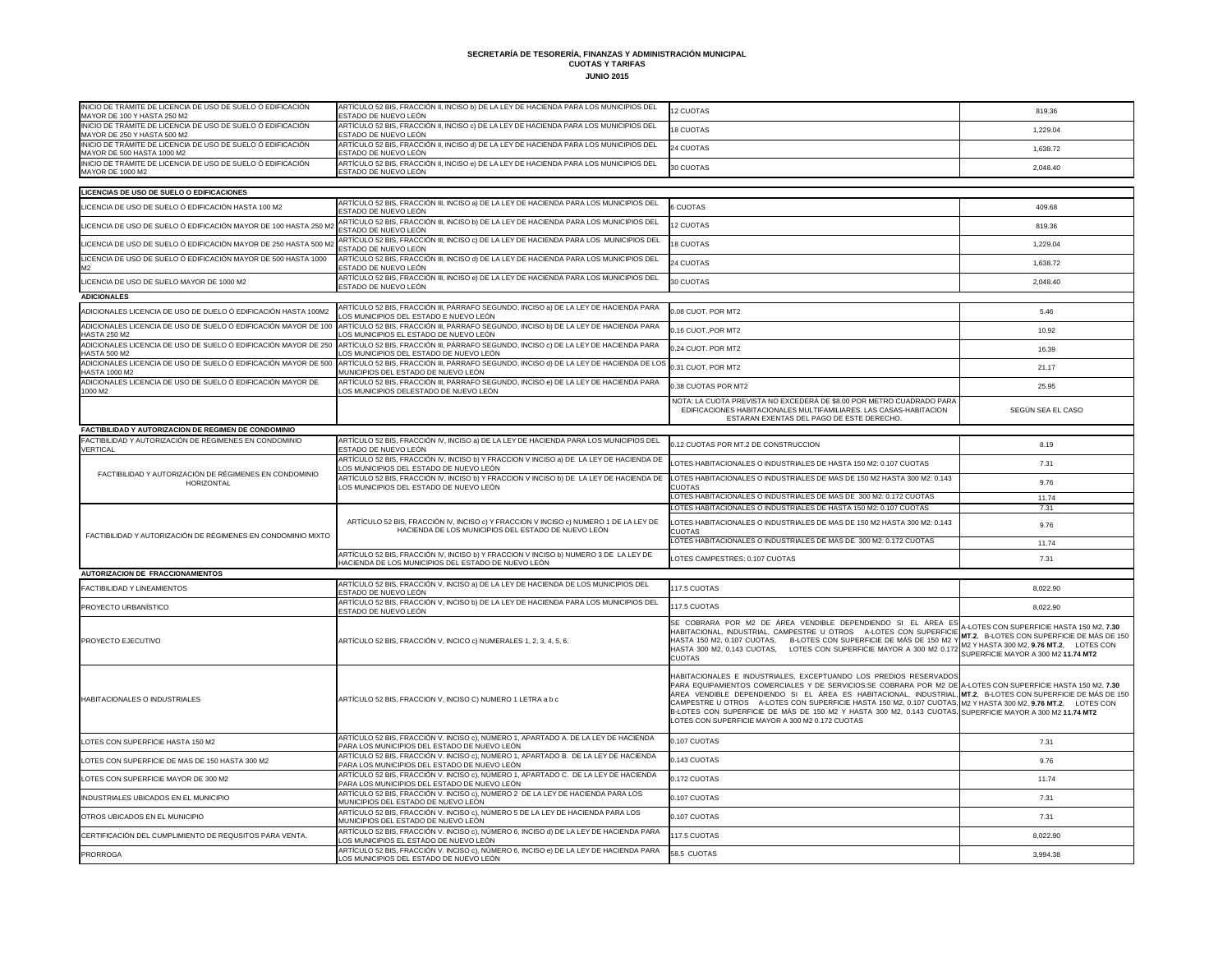**SECRETARÍA DE TESORERÍA, FINANZAS Y ADMINISTRACIÓN MUNICIPAL**

**CUOTAS Y TARIFAS JUNIO 2015**

| ACTUALIZACIÓN DE GARANTÍAS                                                                       | ARTÍCULO 52 BIS, FRACCIÓN V. INCISO c), NÚMERO 6, INCISO f) DE LA LEY DE HACIENDA PARA<br>LOS MUNICIPIOS DEL ESTADO DE NUEVO LEÓN                                                                                  | 58.5 CUOTAS                                                    | 3,994.38  |
|--------------------------------------------------------------------------------------------------|--------------------------------------------------------------------------------------------------------------------------------------------------------------------------------------------------------------------|----------------------------------------------------------------|-----------|
| <b>MODIFICACIONES</b>                                                                            | ARTÍCULO 52 BIS, FRACCIÓN V. INCISO c), NÚMERO 6, INCISO 9) DE LA LEY DE HACIENDA PARA<br>LOS MUNICIPIOS DEL ESTADO DE NUEVO LEÓN                                                                                  | 58.5 CUOTAS                                                    | 3.994.38  |
| RECEPCIÓN DE OBRA                                                                                | ARTÍCULO 52 BIS, FRACCIÓN V. INCISO c), NÚMERO 6, INCISO h) DE LA LEY DE HACIENDA PARA<br>LOS MUNICIPIOS DEL ESTADO DE NUEVO LEÓN                                                                                  | 586.5 CUOTAS                                                   | 40,046.22 |
| REGULARIZACIÓN Y ORDENAMIENTO URBANO EN FRACCIONAMIENTOS Y<br>EN LICENCIAS DE USO DE SUELO (75%) | ARTÍCULO 52 BIS, FRACCIÓN VI DE LA LEY DE HACIENDA PARA LOS MUNICIPIOS DEL ESTADO DE SE APLICARAN LAS CUOTAS PREVISTAS EN LAS FRACCIONES III Y IV DEL ARTÍCULO 52 BIS DE LA LEY DE HACIENDA PARA LOS<br>NUEVO LEÓN | MUNICIPIOS DEL ESTADO DE NUEVO LEON. CON UN INCREMENTO DEL 75% |           |
| EXPEDICIÓN DE COPIAS CERTIFICADAS DE PLANOS                                                      | ARTÍCULO 52 BIS, FRACCIÓN VII DE LA LEY DE HACIENDA PARA LOS MUNICIPIOS DEL ESTADO<br>DE NUEVO LEÓN                                                                                                                | 3.5 CUOTAS                                                     | 238.98    |
| EXPEDICIÓN DE CONSTANCIA Y CERTIFICACIONES                                                       | ARTÍCULO 52 BIS, FRACCIÓN VIII DE LA LEY DE HACIENDA PARA LOS MUNICIPIOS DEL ESTADO<br>DE NUEVO LEÓN                                                                                                               | 2.5 CUOTAS                                                     | 170.70    |
| INFORMACIÓN DE ALINEAMIENTO DE LA VIALIDAD                                                       | ARTÍCULO 52 BIS, FRACCIÓN IX DE LA LEY DE HACIENDA PARA LOS MUNICIPIOS DEL ESTADO DE 1.5 CUOTAS<br>NUEVO LEÓN                                                                                                      |                                                                | 102.42    |
| INSCRIPCION DE NUEVOS FRACCIONAMIENTOS O AMPLIACION                                              |                                                                                                                                                                                                                    |                                                                |           |
| <b>FRACCIONAMIENTOS CUYOS LOTES TENGAN UNA SUPERFICIE PROMEDIO</b><br><b>MAYOR A 250 M2</b>      | ARTÍCULO 55 INCISO a) DE LA LEY DE HACIENDA PARA LOS MUNICIPIOS DEL ESTADO DE NUEVO<br>LEÓN                                                                                                                        | 0.023 CUOTAS POR MT2                                           | 1.57      |
| FRACCIONAMINTOS CUYOS LOTES TENGAN UNA SUPERFICIE PROMEDIO<br>ENTRE 150 Y 250 M2                 | ARTÍCULO 55 INCISO b) DE LA LEY DE HACIENDA PARA LOS MUNICIPIOS DEL ESTADO DE<br>NUEVO LEÓN                                                                                                                        | 0.012 CUOTAS POR MT2                                           | 0.819     |
| FRACCIONAMIENTOS CUYOS LOTES TENGAN UNA SUPERFICIE PROMEDIO<br><b>MENOR A 150 M2</b>             | ARTÍCULO 55 INCISO c) DE LA LEY DE HACIENDA PARA LOS MUNICIPIOS DEL ESTADO DE<br>NUEVO LEÓN                                                                                                                        | 0.009 CUOTAS POR MT2                                           | 0.615     |
| CEMENTERIOS UBICADOS EN LOS MUNICIPIOS                                                           | ARTÍCULO 55 INCISO d) DE LA LEY DE HACIENDA PARA LOS MUNICIPIOS DEL ESTADO DE NUEVO<br>LEÓN                                                                                                                        | 0.12 CUOTAS POR MT2                                            | 8.19      |
| ASIGNACIÓN DE NUMERO OFICIAL                                                                     | ARTÍCULO 55, PÁRRAFO TERCERO DE LA LEY DE HACIENDA PARA LOS MUNICIPIOS DEL<br>ESTADO DE NUEVO LEÓN                                                                                                                 | 1.24 CUOTAS                                                    | 84.67     |
| POR CERTIFICACIONES, AUTORIZACIONES, CONSTANCIAS Y REGISTROS                                     |                                                                                                                                                                                                                    |                                                                |           |
| <b>COPIA SIMPLE POR HOJA</b>                                                                     | ARTÍCULO 57, FRACCIÓN I, INCISO a) DE LA LEY DE HACIENDA PARA LOS MUNICIPIOS DEL                                                                                                                                   | 0.012 CUOTAS EN HOJAS TAMAÑO CARTA                             | 0.819     |
|                                                                                                  | ESTADO DE NUEVO LEÓN                                                                                                                                                                                               | 0.017 CUOTAS EN HOJAS TAMAÑO OFICIO                            | 1.161     |
| COPIA A COLOR POR HOJA                                                                           | ARTÍCULO 57, FRACCIÓN I, INCISO b) DE LA LEY DE HACIENDA PARA LOS MUNICIPIOS DE L                                                                                                                                  | 0.024 CUOTAS EN HOJAS TAMAÑO CARTA                             | 1.64      |
|                                                                                                  | ESTADO DE NUEVO LEÓN                                                                                                                                                                                               | 0.034 CUOTAS EN HOJAS TAMAÑO OFICIO                            | 2.32      |
| COPIA CERTIFICADAS POR CADA DOCUMENTO                                                            | ARTÍCULO 57, FRACCIÓN I, INCISO c) DE LA LEY DE HACIENDA PARA LOS MUNICIPIOS DEL<br><b>ESTADO DE NUEVO LEÓN</b>                                                                                                    | 1 CUOTA                                                        | 68.28     |

| <b>POR CERTIFICACIONES, AUTORIZACIONES, CONSTANCIAS Y REGISTROS</b>                                       |                                                                                                                     |                                                                                                                                                                                                                   |            |
|-----------------------------------------------------------------------------------------------------------|---------------------------------------------------------------------------------------------------------------------|-------------------------------------------------------------------------------------------------------------------------------------------------------------------------------------------------------------------|------------|
| COPIA SIMPLE POR HOJA                                                                                     | ARTÍCULO 57, FRACCIÓN I, INCISO a) DE LA LEY DE HACIENDA PARA LOS MUNICIPIOS DEL                                    | 0.012 CUOTAS EN HOJAS TAMAÑO CARTA                                                                                                                                                                                | 0.819      |
|                                                                                                           | ESTADO DE NUEVO LEÓN                                                                                                | 0.017 CUOTAS EN HOJAS TAMAÑO OFICIO                                                                                                                                                                               | 1.161      |
| COPIA A COLOR POR HOJA                                                                                    | ARTÍCULO 57, FRACCIÓN I, INCISO b) DE LA LEY DE HACIENDA PARA LOS MUNICIPIOS DE L                                   | 0.024 CUOTAS EN HOJAS TAMAÑO CARTA                                                                                                                                                                                | 1.64       |
|                                                                                                           | ESTADO DE NUEVO LEÓN                                                                                                | 0.034 CUOTAS EN HOJAS TAMAÑO OFICIO                                                                                                                                                                               | 2.32       |
| COPIA CERTIFICADAS POR CADA DOCUMENTO                                                                     | ARTÍCULO 57, FRACCIÓN I, INCISO c) DE LA LEY DE HACIENDA PARA LOS MUNICIPIOS DEL<br>ESTADO DE NUEVO LEÓN            | 1 CUOTA                                                                                                                                                                                                           | 68.28      |
| COPIA SIMPLE DE PLANOS                                                                                    | ARTÍCULO 57, FRACCIÓN I, INCISO d) DE LA LEY DE HACIENDA PARA LOS MUNICIPIOS DEL<br>ESTADO DE NUEVO LEÓN            | 0.43 CUOTAS                                                                                                                                                                                                       | 29.36      |
| COPIA SIMPLE DE PLANOS A COLOR                                                                            | ARTÍCULO 57, FRACCIÓN I, INCISO e) DE LA LEY DE HACIENDA PARA LOS MUNICIPIOS DEL<br>ESTADO DE NUEVO LEÓN            | 2 CUOTAS                                                                                                                                                                                                          | 136.56     |
| COPIA CERTIFICADA DE PLANOS                                                                               | ARTÍCULO 57, FRACCIÓN I, INCISO f) DE LA LEY DE HACIENDA PARA LOS MUNICIPIOS DEL<br>ESTADO DE NUEVO LEÓN            | 3 CUOTAS                                                                                                                                                                                                          | 204.84     |
| COPIA CERTIFICADA DE PLANOS A COLOR                                                                       | ARTÍCULO 57, FRACCIÓN I, INCISO 9) DE LA LEY DE HACIENDA PARA LOS MUNICIPIOS DEL<br><b>ESTADO DE NUEVO LEÓN</b>     | <b>5 CUOTAS</b>                                                                                                                                                                                                   | 341.40     |
| DIVERSAS CONSTANCIAS Y CERTIFICACIONES                                                                    | ARTÍCULO 57, FRACCIÓN I, INCISO h) DE LA LEY DE HACIENDA PARA LOS MUNICIPIOS DEL<br>ESTADO DE NUEVO LEÓN            | 1 CUOTA                                                                                                                                                                                                           | 68.28      |
| BÚSQUEDA Y LOCALIZACIÓN DE ARCHIVOS Y EXPEDIENTES                                                         | ARTÍCULO 57, FRACCIÓN I, PÁRRAFO TERCERO DE LA LEY DE HACIENDA PARA LOS MUNICIPIOS<br>EL ESTADO DE NUEVO LEÓN       | 1 CUOTA                                                                                                                                                                                                           | 68.28      |
| CERTIFICACIÓN DE PREDIAL                                                                                  | ARTÍCULO 57, FRACCIÓN I, INCISO h) DE LA LEY DE HACIENDA PARA LOS MUNICIPIOS EL                                     | 1 CUOTA                                                                                                                                                                                                           | 68.28      |
| CERTIFICACIÓN COMISIONADOS MUNICIPALES                                                                    | ARTÍCULO 57, FRACCIÓN I, INCISO h) DE LA LEY DE HACIENDA PARA LOS MUNICIPIOS DEL<br>ESTADO DE NUEVO LEÓN            | 1 CUOTA                                                                                                                                                                                                           | 68.28      |
| CONSTANCIA O REGISTRO DE REFRENDO                                                                         | ARTÍCULO 57, FRACCIÓN I, INCISO h) DE LA LEY DE HACIENDA PARA LOS MUNICIPIOS DEL<br>ESTADO DE NUEVO LEÓN            | 1 CUOTA                                                                                                                                                                                                           | 68.28      |
| CONSTANCIA DE NO INFRACCIONES, RELATIVAS A CONTROL VEHICULAR                                              | ARTÍCULO 57, FRACCIÓN I, PARRAFO CUARTO DE LA LEY DE HACIENDA PARA LOS MUNICIPIOS<br>DEL ESTADO DE NUEVO LEÓN       | 0.25 CUOTAS                                                                                                                                                                                                       | 17.07      |
|                                                                                                           |                                                                                                                     |                                                                                                                                                                                                                   |            |
| INSCRIPCIÓN AL INICIO DE ACTIVIDADES                                                                      | ARTÍCULO 58 DE LA LEY DE HACIENDA PARA LOS MUNICIPIOS DEL ESTADO DE NUEVO LEÓN                                      | ESTE ARTÍCULO SOLO MENCIONA LAS CUOTAS POR INSCRIPCIÓN AL INICIO DE<br>ACTIVIDADES, POR REFRENDO ANUAL DE LICENCIA, AUTORIZACIÓN, PERMISO O<br>CONCESIÓN QUE SE CUBRIRÁN EN LOS MUNICIPIOS DEL ÁREA METROPOLITANA |            |
|                                                                                                           |                                                                                                                     | HASTA 15,000 PERSONAS: 1500 CUOTAS                                                                                                                                                                                | 102,420.00 |
| <b>ESTADIOS DE FUTBOL</b>                                                                                 | ARTÍCULO 58 BIS FRACCION A) NUMERO 1 DE LA LEY DE HACIENDA PARA LOS MUNICIPIOS EL<br>ESTADO DE NUEVO LEÓN           | DE MAS DE 15,000 HASTA 25,000 PERSONAS: 2700 CUOTAS                                                                                                                                                               | 184,356.00 |
|                                                                                                           |                                                                                                                     | DEMAS DE 25,000 PERSONAS: 3500 CUOTAS                                                                                                                                                                             | 238,980.00 |
| CABARET, CENTROS NOCTURNOS, DISCOTECAS, CASAS Y                                                           | ARTÍCULO 58 BIS FRACCION A) NUMERO 2 DE LA LEY DE HACIENDA PARA LOS MUNICIPIOS EL                                   | NO MAYOR A 120 M2 2390 CUOTAS                                                                                                                                                                                     | 163,189.20 |
| ESTABLECIMIENTOS DE APUESTAS                                                                              | ESTADO DE NUEVO LEÓN                                                                                                | MAYOR A 120 M2, 2825 CUOTAS                                                                                                                                                                                       | 192,891.00 |
| HOTELES Y MOTELES DE PASO CON SERVICIO DE BAR Y RESTURANT-BAR                                             | ARTÍCULO 58 BIS FRACCION A) NUMERO 4 DE LA LEY DE HACIENDA PARA LOS MUNICIPIOS EL<br>ESTADO DE NUEVO LEÓN           | 1500 CUOTAS                                                                                                                                                                                                       | 102,420.00 |
| <b>ESTABLECIMIENTOS QUE EXPENDAN BEBIDAS ALCOHOLICAS CERRADAS</b>                                         |                                                                                                                     |                                                                                                                                                                                                                   |            |
| ABARROTES CON VENTA DE CERVEZA CON UN AREA DE EXPOSICIÓN AL<br>PÚBLICO NO MAYOR A 50 M2                   | ARTÍCULO 58 BIS FRACCION A) NUMERO 5 INCISO a) DE LA LEY DE HACIENDA PARA LOS<br>MUNICIPIOS EL ESTADO DE NUEVO LEÓN | <b>15 CUOTAS</b>                                                                                                                                                                                                  | 1,024.20   |
| ABARROTES CON VENTA DE CERVEZA, VINOS Y LICORES CON UN AREA<br>DE EXPOSICIÓN AL PÚBLICO, NO MAYOR A 50 M2 | ARTICULO 58 BIS FRACCION A) NUMERO 5 INCISO b) DE LA LEY DE HACIENDA PARA LOS<br>MUNICIPIOS EL ESTADO DE NUEVO LEÓN | 30 CUOTAS                                                                                                                                                                                                         | 2,048.40   |
| DEPOSITO CON VENTA DE CERVEZA INCLUYENO LOS QUE TIENEN<br>SERVICIO DE AUTO                                | ARTÍCULO 58 BIS FRACCION A) NUMERO 5 INCISO c) DE LA LEY DE HACIENDA PARA LOS<br>MUNICIPIOS EL ESTADO DE NUEVO LEÓN | 40 CUOTAS                                                                                                                                                                                                         | 2,731.20   |
| DEPOSITO CON VENTA DE CERVEZA, VINOS Y LICORES INCLUYENDO LOS<br>QUE TIENEN SERVICIO DE AUTO              | ARTÍCULO 58 BIS FRACCION A) NUMERO 5 INCISO d) DE LA LEY DE HACIENDA PARA LOS<br>MUNICIPIOS EL ESTADO DE NUEVO LEÓN | 80 CUOTAS                                                                                                                                                                                                         | 5,462.40   |
| <b>LICORERÍAS</b>                                                                                         | ARTÍCULO 58 BIS FRACCION A) NUMERO 5 INCISO e) DE LA LEY DE HACIENDA PARA LOS<br>MUNICIPIOS EL ESTADO DE NUEVO LEÓN | 80 CUOTAS                                                                                                                                                                                                         | 5,462.40   |
| MINISÚPER Y TIENDAS DE CONVENIENCIA CON UN AREA DE EXPOSICIÓN<br>AL PUBLICO NO MAYOR A 120 M2             | ARTÍCULO 58 BIS FRACCION A) NUMERO 5 INCISO f) DE LA LEY DE HACIENDA PARA LOS<br>MUNICIPIOS EL ESTADO DE NUEVO LEÓN | 60 CUOTAS                                                                                                                                                                                                         | 4,096.80   |
| MINISÚPER Y TIENDAS DE CONVENIENCIA CON UN AREA DE EXPOSICIÓN<br>AL PÚBLICO MAYOR A 120 M2                | ARTÍCULO 58 BIS FRACCION A) NUMERO 5 INCISO 9) DE LA LEY DE HACIENDA PARA LOS<br>MUNICIPIOS EL ESTADO DE NUEVO LEÓN | <b>135 CUOTAS</b>                                                                                                                                                                                                 | 9,217.80   |
| TIENDAS DE AUTO SERVICIO MAYOR A 120 M2                                                                   | ARTÍCULO 58 BIS FRACCION A) NUMERO 5 INCISO h) DE LA LEY DE HACIENDA PARA LOS<br>MUNICIPIOS EL ESTADO DE NUEVO LEÓN | 190 CUOTAS                                                                                                                                                                                                        | 12,973.20  |

| INSCRIPCIÓN AL INICIO DE ACTIVIDADES                                                                      | ARTÍCULO 58 DE LA LEY DE HACIENDA PARA LOS MUNICIPIOS DEL ESTADO DE NUEVO LEÓN                                                                                                    | ESTE ARTÍCULO SOLO MENCIONA<br><b>ACTIVIDADES, POR REFRENDO A</b><br>CONCESIÓN QUE SE CUBRIRÁN E |
|-----------------------------------------------------------------------------------------------------------|-----------------------------------------------------------------------------------------------------------------------------------------------------------------------------------|--------------------------------------------------------------------------------------------------|
| <b>ESTADIOS DE FUTBOL</b>                                                                                 | ARTÍCULO 58 BIS FRACCION A) NUMERO 1 DE LA LEY DE HACIENDA PARA LOS MUNICIPIOS EL<br>ESTADO DE NUEVO LEÓN                                                                         | HASTA 15,000 PERSONAS: 1500 C<br>DE MAS DE 15,000 HASTA 25,000<br>DEMAS DE 25.000 PERSONAS: 35   |
| CABARET, CENTROS NOCTURNOS, DISCOTECAS, CASAS Y<br><b>ESTABLECIMIENTOS DE APUESTAS</b>                    | ARTÍCULO 58 BIS FRACCION A) NUMERO 2 DE LA LEY DE HACIENDA PARA LOS MUNICIPIOS EL<br>ESTADO DE NUEVO LEÓN                                                                         | NO MAYOR A 120 M2 2390 CUOTA<br>MAYOR A 120 M2, 2825 CUOTAS                                      |
| HOTELES Y MOTELES DE PASO CON SERVICIO DE BAR Y RESTURANT-BAR ESTADO DE NUEVO LEÓN                        | ARTÍCULO 58 BIS FRACCION A) NUMERO 4 DE LA LEY DE HACIENDA PARA LOS MUNICIPIOS EL                                                                                                 | 1500 CUOTAS                                                                                      |
| <b>ESTABLECIMIENTOS QUE EXPENDAN BEBIDAS ALCOHOLICAS CERRADAS</b>                                         |                                                                                                                                                                                   |                                                                                                  |
| ABARROTES CON VENTA DE CERVEZA CON UN AREA DE EXPOSICIÓN AL<br>PÚBLICO NO MAYOR A 50 M2                   | ARTÍCULO 58 BIS FRACCION A) NUMERO 5 INCISO a) DE LA LEY DE HACIENDA PARA LOS<br>MUNICIPIOS EL ESTADO DE NUEVO LEÓN                                                               | <b>15 CUOTAS</b>                                                                                 |
| ABARROTES CON VENTA DE CERVEZA, VINOS Y LICORES CON UN AREA<br>DE EXPOSICIÓN AL PÚBLICO, NO MAYOR A 50 M2 | ARTÍCULO 58 BIS FRACCION A) NUMERO 5 INCISO b) DE LA LEY DE HACIENDA PARA LOS<br>MUNICIPIOS EL ESTADO DE NUEVO LEÓN                                                               | <b>30 CUOTAS</b>                                                                                 |
| IDEPOSITO CON VENTA DE CERVEZA INCLUYENO LOS QUE TIENEN<br>SERVICIO DE AUTO                               | ARTÍCULO 58 BIS FRACCION A) NUMERO 5 INCISO c) DE LA LEY DE HACIENDA PARA LOS<br>MUNICIPIOS EL ESTADO DE NUEVO LEÓN                                                               | <b>40 CUOTAS</b>                                                                                 |
| QUE TIENEN SERVICIO DE AUTO                                                                               | DEPOSITO CON VENTA DE CERVEZA, VINOS Y LICORES INCLUYENDO LOS ARTÍCULO 58 BIS FRACCION A) NUMERO 5 INCISO d) DE LA LEY DE HACIENDA PARA LOS<br>MUNICIPIOS EL ESTADO DE NUEVO LEÓN | 80 CUOTAS                                                                                        |
| LICORERÍAS                                                                                                | ARTÍCULO 58 BIS FRACCION A) NUMERO 5 INCISO e) DE LA LEY DE HACIENDA PARA LOS<br>MUNICIPIOS EL ESTADO DE NUEVO LEÓN                                                               | <b>80 CUOTAS</b>                                                                                 |
| MINISÚPER Y TIENDAS DE CONVENIENCIA CON UN AREA DE EXPOSICIÓN<br>AL PUBLICO NO MAYOR A 120 M2             | ARTÍCULO 58 BIS FRACCION A) NUMERO 5 INCISO f) DE LA LEY DE HACIENDA PARA LOS<br>MUNICIPIOS EL ESTADO DE NUEVO LEÓN                                                               | <b>60 CUOTAS</b>                                                                                 |
| MINISÚPER Y TIENDAS DE CONVENIENCIA CON UN AREA DE EXPOSICIÓN<br>AL PÚBLICO MAYOR A 120 M2                | ARTÍCULO 58 BIS FRACCION A) NUMERO 5 INCISO g) DE LA LEY DE HACIENDA PARA LOS<br>MUNICIPIOS EL ESTADO DE NUEVO LEÓN                                                               | <b>135 CUOTAS</b>                                                                                |
| TIENDAS DE AUTO SERVICIO MAYOR A 120 M2                                                                   | ARTÍCULO 58 BIS FRACCION A) NUMERO 5 INCISO h) DE LA LEY DE HACIENDA PARA LOS<br>MUNICIPIOS EL ESTADO DE NUEVO LEÓN.                                                              | <b>190 CUOTAS</b>                                                                                |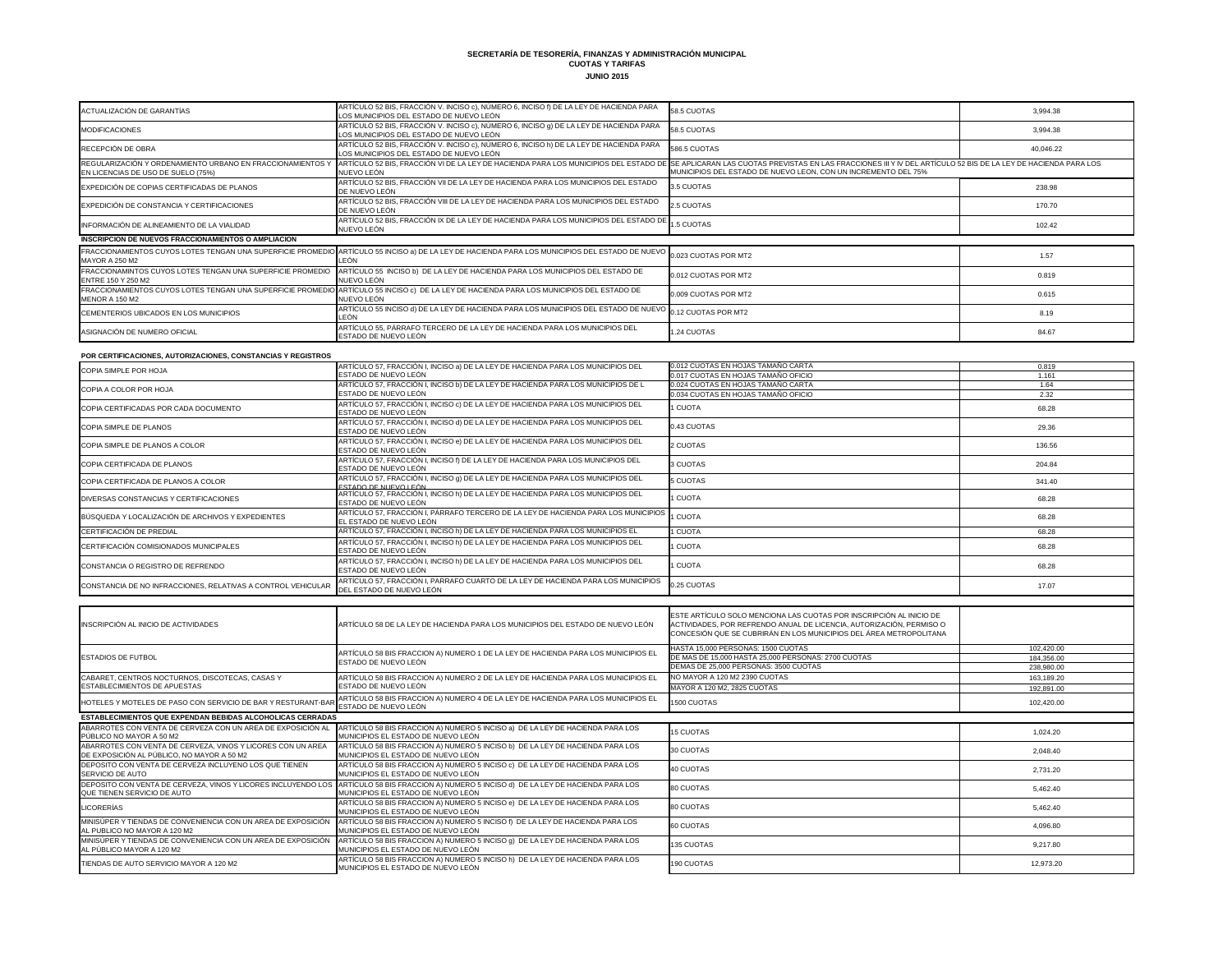## **SECRETARÍA DE TESORERÍA, FINANZAS Y ADMINISTRACIÓN MUNICIPAL CUOTAS Y TARIFAS JUNIO 2015**

| CERVECERÍAS CON EXPENDIO DE CERVEZA                                                                                     | ARTÍCULO 58 BIS FRACCION A) NUMERO 5 INCISO k) SUBINCISO a) DE LA LEY DE HACIENDA<br>PARA LOS MUNICIPIOS DEL ESTADO DE NUEVO LEÓN                                                                     | <b>85 CUOTAS</b>                                                                                                            | 5.803.80                                                                                     |
|-------------------------------------------------------------------------------------------------------------------------|-------------------------------------------------------------------------------------------------------------------------------------------------------------------------------------------------------|-----------------------------------------------------------------------------------------------------------------------------|----------------------------------------------------------------------------------------------|
| RESTAURANTES, LONCHERÍAS, FONDAS Y SIMILARES CON EXPENDIO DE<br><b>CERVEZA</b>                                          | ARTÍCULO 58 BIS FRACCION A) NUMERO 5 INCISO k) SUBINCISO b) DE LA LEY DE HACIENDA<br>PARA LOS MUNICIPIOS DEL ESTADO DE NUEVO LEÓN                                                                     | 85 CUOTAS                                                                                                                   | 5,803.80                                                                                     |
| BILLARES CON EXPENDIO DE CERVEZA                                                                                        | ARTÍCULO 58 BIS FRACCION A) NUMERO 5 INCISO k) SUBINCISO c) DE LA LEY DE HACIENDA<br>PARA LOS MUNICIPIOS DEL ESTADO DE NUEVO LEÓN                                                                     | <b>85 CUOTAS</b>                                                                                                            | 5,803.80                                                                                     |
| BILLARES CON EXPENDIO DE CERVEZA. VINOS Y LICORES                                                                       | ARTÍCULO 58 BIS FRACCION A) NUMERO 5 INCISO k) SUBINCISO d) DE LA LEY DE HACIENDA<br>PARA LOS MUNICIPIOS DEL ESTADO DE NUEVO LEÓN                                                                     | 130 CUOTAS                                                                                                                  | 8,876.40                                                                                     |
| CANTINAS O BARES CON EXPENDIO DE CERVEZA VINOS Y LICORES                                                                | ARTÍCULO 58 BIS FRACCION A) NUMERO 5 INCISO k) SUBINCISO e) DE LA LEY DE HACIENDA<br>PARA LOS MUNICIPIOS DEL ESTADO DE NUEVO LEÓN                                                                     | 250 CUOTAS                                                                                                                  | 17,070.00                                                                                    |
| <b>RESTAURANTES - BAR CON EXPENIO DE CERVEZA. VINOS Y LICORES</b><br>CON UN ÁREA DE ATENCIÓN AL PÚBLICO DE HASTA 120 M2 | ARTÍCULO 58 BIS FRACCION A) NUMERO 5 INCISO k) SUBINCISO f) DE LA LEY DE HACIENDA PARA<br>LOS MUNICIPIOS DEL ESTADO DE NUEVO LEÓN                                                                     | <b>150 CUOTAS</b>                                                                                                           | 10,242.00                                                                                    |
| RESTAURANTES- BAR CON EXPENDIO DE CERVEZA, VINOS Y LICORES<br>CON UN AREA DE ATENCIÓN AL PÚBLICO MAYOR A 120 M2         | ARTÍCULO 58 BIS FRACCION A) NUMERO 5 INCISO k) SUBINCISO g) DE LA LEY DE HACIENDA<br>PARA LOS MUNICIPIOS DEL ESTADO DE NUEVO LEÓN                                                                     | 250 CUOTAS                                                                                                                  | 17,070.00                                                                                    |
| CENTROS O CLUBES SOCIALES O DEPORTIVOS CON EXPENDIO O<br>CONSUMO DE CERVEZA. VINOS Y LICORES                            | ARTÍCULO 58 BIS FRACCION A) NUMERO 5 INCISO k) SUBINCISO h) DE LA LEY DE HACIENDA<br>PARA LOS MUNICIPIOS DEL ESTADO DE NUEVO LEÓN                                                                     | PAGARÁN UNA CUOTA POR METRO DE SUPERFICIE DE EXPENDIO O DE CONSUMO<br>EN NINGÚN CASO LA CANTIDAD SERÁ INFERIOR A 100 CUOTAS | 68.28 POR M2 DE SUPERFICIE DE EXPENDIO O DE<br>CONSUMO, NINGUN CASO SERA INFERIOR A<br>6,828 |
| CENTROS O CLUBES SOCIALES O DEPORTIVOS CON EXPENDIO O<br>CONSUMO DE CERVEZA, VINOS Y LICORES                            | ARTÍCULO 58 BIS FRACCION A) NUMERO 5 INCISO k) SUBINCISO i) DE LA LEY DE HACIENDA PARA PAGARÁN 0.25 CUOTAS POR METRO CUADRADO DE SUPERFICIE DE CONSUMO, EN<br>LOS MUNICIPIOS DEL ESTADO DE NUEVO LEÓN | NINGUN CASO, LA CANTIDAD A PAGAR SERA MENOR A 50 CUOTAS                                                                     | 17.07 POR M2 DE SUPERFICIE DE CONSUMO.<br>NINGUN CASO SERA INFERIOR A 3,414                  |
|                                                                                                                         |                                                                                                                                                                                                       | HASTA 150 M2 DE EXPENDIO O CONSUMO ABIERTO AL PÚBLICO 150 CUOTAS                                                            | 10,242.00                                                                                    |
| <b>HOTELES CON EXPENDIO O CONSUMO HASTA 150 M2</b>                                                                      | ARTICULO 58 BIS FRACCION A) NUMERO 5 INCISO k) SUBINCISO j) DE LA LEY DE HACIENDA PARA POR EL EXEDENTE DE 150 METROS, PAGARÁN POR CADA M2 O FRACCIÓN DE<br>LOS MUNICIPIOS DEL ESTADO DE NUEVO LEON    | EXPENDIO O CONSUMO ABIERTO AL PÚBLICO 0.6 CUOTAS                                                                            | 40.97                                                                                        |
|                                                                                                                         |                                                                                                                                                                                                       | NOTA: EN NINGUN CASO LA CANTIDAD A PAGAR SERA MAYOR A 1,000 CUOTAS                                                          | NO MAYOR A 68,280                                                                            |
|                                                                                                                         |                                                                                                                                                                                                       |                                                                                                                             |                                                                                              |
| <b>PERMISOS ESPECIALES</b>                                                                                              |                                                                                                                                                                                                       |                                                                                                                             |                                                                                              |
| EXPENDIO Y CONSUMO DE BEBIDAS ALCOHOLICAS                                                                               | ARTÍCULO 58 BIS FRACCION B) NUMERO 1  DE LA LEY DE HACIENDA PARA LOS MUNICIPIOS DEL<br>ESTADO DE NUEVO LEÓN                                                                                           | 0.2 CUOTAS POR M2 DE SUPERFICIE DE EXPENDIO O CONSUMO. MAS UN 10% DE<br>LOS DERECHOS POR CADA DIA DE DURACION DEL PERMISO   | 13.66                                                                                        |
| CONSUMO DE BEBIDAS ALCOHOLICAS                                                                                          | ARTÍCULO 58 BIS FRACCION B) NUMERO 2 DE LA LEY DE HACIENDA PARA LOS MUNICIPIOS DEL<br>ESTADO DE NUEVO LEÓN                                                                                            | 0.1 CUOTAS POR M2 SE SUPERFICIE DE CONSUMO, MAS UN 10% DE LOS<br>DERECHOS POR CADA DIA DE DURACION DEL PERMISO              | 6.83                                                                                         |
|                                                                                                                         |                                                                                                                                                                                                       | NOTA: EN NINGUN CASO LA CANTIDAD A PAGAR SERÁ MENOR A 50 CUOTAS                                                             | 3.414.00                                                                                     |

| <b>IEXPENDIO Y CONSUMO DE BEBIDAS ALCOHOLICAS</b> | ARTICULO 58 BIS FRACCION B) NUMERO 1 DE LA LEY DE HACIENDA PARA LOS MUNICIPIOS DEL 10.2 CUOTAS POR M2 DE SUPERFIC<br><b>LESTADO DE NUEVO LEÓN</b> | LOS DERECHOS POR CADA DIA DE         |
|---------------------------------------------------|---------------------------------------------------------------------------------------------------------------------------------------------------|--------------------------------------|
| CONSUMO DE BEBIDAS ALCOHOLICAS                    | ARTICULO 58 BIS FRACCION B) NUMERO 2 DE LA LEY DE HACIENDA PARA LOS MUNICIPIOS DEL 0.1 CUOTAS POR M2 SE SUPERFIC<br><b>IESTADO DE NUEVO LEON</b>  | <b>IDERECHOS POR CADA DIA DE DUF</b> |
|                                                   |                                                                                                                                                   | NOTA: EN NINGUN CASO LA CA           |

| TIENDAS DE AUTO SERV DEPARTAMENTALES MAYOR A 120 M2                            | ARTÍCULO 58 BIS FRACCION A) NUMERO 5 INCISO i) DE LA LEY DE HACIENDA PARA LOS<br>MUNICIPIOS EL ESTADO DE NUEVO LEÓN | 380 CUOTAS | 25.946.40 |
|--------------------------------------------------------------------------------|---------------------------------------------------------------------------------------------------------------------|------------|-----------|
| IEXPENDIO Y DISTRIBUCIÓN AL MAYOREO DE CERVEZA Ó BEBIDAS<br><b>ALCOHÓLICAS</b> | ARTÍCULO 58 BIS FRACCION A) NUMERO 5 INCISO I) DE LA LEY DE HACIENDA PARA LOS<br>IUNICIPIOS EL ESTADO DE NUEVO LEÓN | 340 CUOTAS | 23,215.20 |

| <b>REVISION, INSPECCION Y SERVICIO</b>                                                 |                                                                                                                                                             |                                                                                                                                                                                                                 |                   |
|----------------------------------------------------------------------------------------|-------------------------------------------------------------------------------------------------------------------------------------------------------------|-----------------------------------------------------------------------------------------------------------------------------------------------------------------------------------------------------------------|-------------------|
| SERVICIO DE EXAMEN MEDICO DE PERICIA PARA AUTORIZACIÓN DE<br><b>LICENCIA DE MANEJO</b> | ARTÍCULO 62 FRACCIÓN I DE LA LEY DE HACIENDA PARA LOS MUNICIPIOS DEL ESTADO DE<br>NUEVO LEÓN                                                                | 2 CUOTAS                                                                                                                                                                                                        | 136.56            |
| PERMISO PARA TRANSITAR SIN PLACAS                                                      | ARTÍCULO 62 FRACCIÓN I, PÁRRAFO SEGUNDO DE LA LEY DE HACIENDA PARA LOS MUNICIPIOS<br>DEL ESTADO DE NUEVO LEÓN                                               | <b>6 CUOTAS</b>                                                                                                                                                                                                 | 409.68            |
| LICENCIA PARA ESTACIONAMIENTO CARGA Y DESCARGA                                         | ARTÍCULO 62 FRACCIÓN I, PÁRRAFO CUARTO DE LA LEY DE HACIENDA PARA LOS MUNICIPIOS<br>DEL ESTADO DE NUEVO LEÓN                                                | <b>5 CUOTAS</b>                                                                                                                                                                                                 | 341.40            |
| REVISIÓN DE ISAI                                                                       | ARTÍCULO 62 FRACCIÓN IV DE LA LEY DE HACIENDA PARA LOS MUNICIPIOS DEL ESTADO DE<br>NUEVO LEÓN                                                               | 10 CUOTAS POR CADA INMUEBLE CUANDO NO EXISTA CANTIDAD A PAGAR POR<br><b>CONCEPTO DEL ISAI</b>                                                                                                                   | 682.80            |
| INSPECCIÓN DE COMERCIO AMBULANTE                                                       | ARTÍCULO 62, FRACCIÓN II DE LA LEY DE HACIENDA PARA LOS MUNICIPIOS DEL ESTADO DE<br>NUEVO LEÓN                                                              | DE \$20 A \$70 POR INSPECCIONES QUE PREVIENEN LOS REGLAMENTOS A NIVEL<br><b>MUNICIPAL</b>                                                                                                                       | \$20 Y \$70       |
| INTERVENCION DE DIV. Y ESPECT. PUB.                                                    | ARTÍCULO 31 BIS, FRACCION I, INCISO d) y ARTÍCULO 63 DE LA LEY DE HACIENDA PARA LOS<br>MUNICIPIOS DEL ESTADO DE NUEVO LEÓN                                  | EN RAZÓN A SU COSTO                                                                                                                                                                                             | SEGÚN SEA EL CASO |
| INSPECCION DE ECOLOGIA                                                                 | ARTICULO 63 DE LA LEY DE HACIENDA ARA LOS MUNICIPIOS DEL ESTADO DE NUEVO LEON                                                                               | EN RAZÓN A SU COSTO                                                                                                                                                                                             | SEGÚN SEA EL CASO |
| SERVICIOS SANITARIOS QUE PRESTE EL MUNICIPIO                                           |                                                                                                                                                             |                                                                                                                                                                                                                 |                   |
| MANTENER ANIMALES EN OBSERVACIÓN                                                       | ART ÍCULO 62, FRACCIÓN VI, INCISO a) DE LA LEY DE HACIENDA PARA LOS MUNICIPIOS DEL<br>ESTADO DE NUEVO LEÓN                                                  | 0.50 CUOTAS                                                                                                                                                                                                     | 34.14             |
| RECOGER ANIMALES DOMÉSTICOS ENFERMOS                                                   | ARTÍCULO 62, FRACCIÓN VI INCISO b) DE LA LEY DE HACIENDA PARA LOS MUNICIPIOS DEL<br>ESTADO DE NUEVO LEÓN                                                    | 0.50 CUOTAS                                                                                                                                                                                                     | 34.14             |
| <b>EXPEDICION DE LICENCIAS</b>                                                         |                                                                                                                                                             |                                                                                                                                                                                                                 |                   |
| LICENCIA DE ANUNCIOS                                                                   | ARTÍCULO 64, FRACCIÓN V, PÁRRAFO PRIMERO DE LA LEY DE HACIENDA PARA LOS MUNICIPIOS<br>DEL ESTADO DE NUEVO LEÓN                                              | POR LICENCIA Y MEDIO DE IDENTIFICACIÓN POR M2 DE EXPOSICIÓN, 2.5 CUOTAS                                                                                                                                         | 170.70            |
|                                                                                        | ARTÍCULO 64, FRACCIÓN V, PÁRRAFO SEGUNDO DE LA LEY DE HACIENDA PARA LOS<br>MUNICIPIOS DEL ESTADO DE NUEVO LEÓN                                              | ANUNCIOS CUYA SUPERFICIE DE EXPOSICIÓN ESTE COMPUESTA DE ELEMENTOS<br>ELECTRÓNICOS, EL MONTO MÁXIMO SERÁ DE 75 CUOTAS                                                                                           | 5,121.00          |
| LICENCIA DE ANUNCIOS EN VIA PUBLICA                                                    | ARTÍCULO 64, FRACCIÓN V, PÁRRAFO SEXTO DE LA LEY DE HACIENDA PARA LOS MUNICIPIOS<br>DEL ESTADO DE NUEVO LEÓN                                                | 0.4 CUOTAS POR METROS CUADRADO DE EXPOSICION POR DIA                                                                                                                                                            | 27.31             |
| <b>LIMPIEZA DE LOTES BALDÍOS</b>                                                       |                                                                                                                                                             |                                                                                                                                                                                                                 |                   |
| LIMPIEZA DE LOTES BALDÍOS                                                              | ARTÍCULO 65, INCISO a) DE LA LEY DE HACIENDA PARA LOS MUNICIPIOS DEL ESTADO DE<br>NUEVO LEÓN                                                                | PREDIOS CON SUPERFICIE HASTA 1,000 M2 0.30 CUOTAS                                                                                                                                                               | 20.48             |
|                                                                                        | ARTÍCULO 65 INCISO b) DE LA LEY DE HACIENDA PARA LOS MUNICIPIOS DEL ESTADO DE NUEVO POR EL EXCEDENTE DE 1,000 M2, POR CADA M2 EXCEDENTE 0.26 CUOTAS<br>LEÓN |                                                                                                                                                                                                                 | 17.75             |
|                                                                                        | ARTÍCULO 65, PÁRRAFO SEPTIMO DE LA LEY DE HACIENDA PARA LOS MUNICIPIOS DEL ESTADO<br>DE NUEVO LEÓN                                                          | POR SERVICIO DE RECOLECCIÓN, TRASLADO Y DISPOSICIÓN FINAL DE LA BASURA<br>PRODUCTO DE LA LIMPIEZA A SOLICITUD DEL PROPIETARIO DEL PREDIO, EL<br>COSTO SERÁ DE 6 CUOTAS POR M3 O FRACCIÓN DE MATERIA RECOLECTADA | 409.68            |

## **ESTABLECIMIENTOS QUE EXPENDAN BEBIDAS ALCOHOLICAS EN BOTELLA ABIERTA O AL COPEO**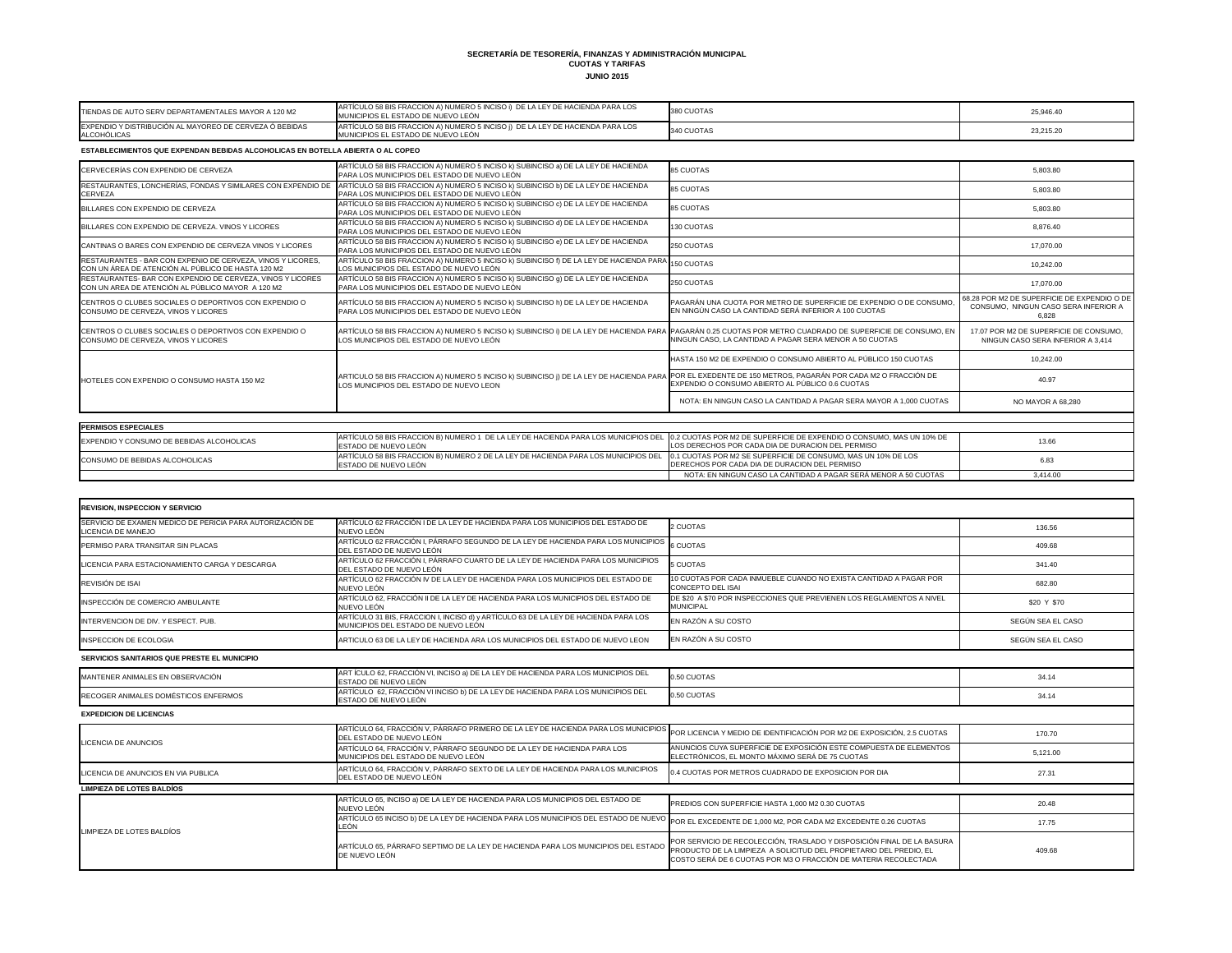**SECRETARÍA DE TESORERÍA, FINANZAS Y ADMINISTRACIÓN MUNICIPAL CUOTAS Y TARIFAS JUNIO 2015**

| <b>LIMPIEZA Y RECOLECCION DE DESECHOS INDUSTRIALES Y COMERCIALES</b>                        |                                                                                                                       |                                                                                                                                                                                                                                                                            |                                             |  |  |  |
|---------------------------------------------------------------------------------------------|-----------------------------------------------------------------------------------------------------------------------|----------------------------------------------------------------------------------------------------------------------------------------------------------------------------------------------------------------------------------------------------------------------------|---------------------------------------------|--|--|--|
|                                                                                             | ARTÍCULO 65 BIS INCISO a) DE LA LEY DE HACIENDA PARA LOS MUNICIPIOS DEL ESTADO DE                                     | INMUEBLES QUE GENEREN HASTA 5 KG. DIARIOS, 2 CUOTAS                                                                                                                                                                                                                        | 136.56                                      |  |  |  |
|                                                                                             | NUEVO LEÓN                                                                                                            |                                                                                                                                                                                                                                                                            |                                             |  |  |  |
|                                                                                             | ARTÍCULO 65 BIS INCISO b) DE LA LEY DE HACIENDA PARA LOS MUNICIPIOS DEL ESTADO DE<br>NUEVO LEÓN                       | INMUEBLES QUE GENEREN MÁS DE 5 KG. Y HASTA 10 KG DIARIOS, 4 CUOTAS                                                                                                                                                                                                         | 273.12                                      |  |  |  |
|                                                                                             | ARTÍCULO 65 BIS INCISO c) DE LA LEY DE HACIENDA PARA LOS MUNICIPIOS DEL ESTADO DE<br>NUEVO LEÓN                       | INMUEBLES QUE GENEREN MÁS DE 10 KG. Y HASTA 25 KG. DIARIOS, 6 CUOTAS                                                                                                                                                                                                       | 409.68                                      |  |  |  |
| SERVICIO DE LIMPIA DE DESECHOS INDUSTRIALES Y COMERCIALES                                   | ARTÍCULO 65 BIS INCISO d) DE LA LEY DE HACIENDA PARA LOS MUNICIPIOS DEL ESTADO DE<br>NUEVO LEÓN                       | INMUEBLES QUE GENEREN MÁS DE 25 KG. Y HASTA 50 KG. DIARIOS, 14 CUOTAS                                                                                                                                                                                                      | 955.92                                      |  |  |  |
|                                                                                             | ARTÍCULO 65 BIS INCISO e) DE LA LEY DE HACIENDA PARA LOS MUNICIPIOS DEL ESTADO DE<br>NUEVO LEÓN                       | INMUEBLES QUE GENEREN MÁS DE 50 KG. Y HASTA 100 KG. DIARIOS, 25 CUOTAS                                                                                                                                                                                                     | 1,707.00                                    |  |  |  |
|                                                                                             | ARTÍCULO 65 BIS INCISO f) DE LA LEY DE HACIENDA PARA LOS MUNICIPIOS DEL ESTADO DE<br>NUEVO LEÓN                       | INMUEBLES QUE GENEREN MÁS DE 100 KG. Y HASTA 200 KG. DIARIOS, 48 CUOTAS                                                                                                                                                                                                    | 3,277.44                                    |  |  |  |
|                                                                                             | ARTÍCULO 65 BIS INCISO g) DE LA LEY DE HACIENDA PARA LOS MUNICIPIOS DEL ESTADO DE<br>NUEVO LEÓN                       | INMUEBLES QUE GENEREN MÁS DE 200 KG. Ó EL EQUIVALENTE A TRES M3 DIARIOS<br>EL COBRO SERÁ DE 48 CUOTAS MÁS 0.50 CUOTAS POR CADA 5KG. ADICIONALES                                                                                                                            | 3,277.44 MÁS 34.14 POR CADA 5KG ADICIONALES |  |  |  |
| <b>OCUPACION DE LA VIA PUBLICA</b>                                                          |                                                                                                                       |                                                                                                                                                                                                                                                                            |                                             |  |  |  |
| OCUPAR LA VÍA PUBLICA CON INSTALACIONES FIJAS O SEMIFIJAS                                   | ARTÍCULO 65 BIS-1, FRACCIÓN I DE LA LEY DE HACIENDA PARA LOS MUNCICPIOS DEL ESTADO<br>DE NUEVO LEÓN                   | 0.016 CUOTAS DIARIAS                                                                                                                                                                                                                                                       | 1.09                                        |  |  |  |
| SITIOS DE AUTOMÓVILES                                                                       | ARTÍCULO 65 BIS-1, FRACCIÓN II DE LA LEY DE HACIENDA PARA LOS MUNICIPIOS DEL ESTADO<br>DE NUEVO LEÓN                  | 5 CUOTAS POR TRIMESTRE                                                                                                                                                                                                                                                     | 341.40                                      |  |  |  |
| CAJONES ESTACIONAMIENTO COMERCIAL                                                           | ARTÍCULO 65 BIS-1, FRACCIÓN III INCISO a) DE LA LEY DE HACIENDA PARA LOS MUNICIPIOS DEL<br>ESTADO DE NUEVO LEÓN       | 5 CUOTAS POR M2                                                                                                                                                                                                                                                            | 341.40                                      |  |  |  |
| CAJONES ESTACIONAMIENTO PARTICULAR                                                          | ARTÍCULO 65 BIS-1, FRACCIÓN III INCISO b) DE LA LEY DE HACIENDA PARA LOS MUNICIPIOS DEL<br>ESTADO DE NUEVO LEÓN       | 1.5 CUOTAS POR M2                                                                                                                                                                                                                                                          | 102.42                                      |  |  |  |
| RECOLECCIÓN DE PARQUÍMETROS                                                                 | ARTÍCULO 65 BIS-1, FRACCIÓN IV, PÁRRAFO PRIMERO DE LA LEY DE HACIENDA PARA LOS<br>MUNICIPIOS DEL ESTADO DE NUEVO LEÓN | \$2.50 POR HORA                                                                                                                                                                                                                                                            | \$2.50 POR HORA                             |  |  |  |
| <b>MERCADOS AMBULANTES</b>                                                                  | ARTÍCULO 65 BIS-1, FRACCIÓN I DE LA LEY DE HACIENDA PARA LOS MUNCICPIOS DEL ESTADO<br>DE NUEVO LEÓN                   | 0.016 CUOTAS DIARIAS POR M2 COMPLETO O FRACCION                                                                                                                                                                                                                            | 1.09                                        |  |  |  |
| OTRAS OCUPACIONES DE LA VIA PUBLICA                                                         | ARTÍCULO 65 BIS-1, FRACCIÓN I, PÁRRAFO SEGUNDO DE LA LEY DE HACIENDA PARA LOS<br>MUNCIPIOS DEL ESTADO DE NUEVO LEON   | 0.081 CUOTAS DIARIAS POR METRO CUADRADO                                                                                                                                                                                                                                    | 5.53                                        |  |  |  |
| CONTRIBUCIONES POR NUEVOS FRACCIONAMIENTOS, EDIFICACIONES, RELOTIFICACIONES Y SUBDIVISIONES |                                                                                                                       |                                                                                                                                                                                                                                                                            |                                             |  |  |  |
| PAGO DEL 7 %                                                                                | ARTICULO 65 BIS 2 DE LA LEY DE HACIENDA PARA LOS MUNICIPIOS DEL ESTADO DE NUEVO<br><b>LEON</b>                        | SEGÚN SEA EL CASO                                                                                                                                                                                                                                                          | SEGÚN SEA EL CASO                           |  |  |  |
| PAGO DEL ARTICULO 151 FRACC II                                                              | ARTICULO 65 BIS 2 DE LA LEY DE HACIENDA PARA LOS MUNICIPIOS DEL ESTADO DE NUEVO<br><b>LEON</b>                        | CEDER SUELO AL MUNICIPIO PARA DESTINOS A RAZÓN DEL 17% - DIECISIETE DEL<br>ÁREA VENDIBLE Ó 22 - VEINTIDÓS METROS CUADRADOS POR UNIDAD DE VIVIENDA<br>O LO QUE RESULTE MAYOR. LOS USOS COMPLEMENTARIOS NO HABITACIONALES<br>CEDERÁN EL 7% - SIETE DEL ÁREA VENDIBLE CORRESP | SEGÚN SEA EL CASO                           |  |  |  |
| <b>OTROS INGRESOS</b>                                                                       |                                                                                                                       |                                                                                                                                                                                                                                                                            |                                             |  |  |  |
| OTROS INGRESOS                                                                              | ARTICULO 63 PARRAFO SEGUNDO DE LA LEY DE HACIENDA PARA LOS MUNICIPIOS DEL ESTADO<br>DE NUEVO LEON                     | SEGÚN SEA EL CASO                                                                                                                                                                                                                                                          | SEGÚN SEA EL CASO                           |  |  |  |
| <b>DIVERSOS</b>                                                                             |                                                                                                                       |                                                                                                                                                                                                                                                                            |                                             |  |  |  |
| <b>DIVERSOS</b>                                                                             | ARTICULO 63 PARRAFO SEGUNDO DE LA LEY DE HACIENDA PARA LOS MUNICIPIOS DEL ESTADO<br>DE NUEVO LEON                     | SEGÚN SEA EL CASO                                                                                                                                                                                                                                                          | SEGÚN SEA EL CASO                           |  |  |  |
| <b>3.- PRODUCTOS</b>                                                                        |                                                                                                                       |                                                                                                                                                                                                                                                                            |                                             |  |  |  |
| <b>CONCEPTO Y DESCRIPCION</b>                                                               | <b>FUNDAMENTO JURÍDICO</b>                                                                                            | <b>CUOTA QUE CORRESPONDE</b>                                                                                                                                                                                                                                               | <b>CANTIDAD</b>                             |  |  |  |
|                                                                                             |                                                                                                                       |                                                                                                                                                                                                                                                                            |                                             |  |  |  |
| <b>EXPLOTACION</b>                                                                          | ARTICULO 66, FRACCION I DE LA LEY DE HACIENDA PARA LOS MUNICIPIOS DEL ESTADO DE                                       |                                                                                                                                                                                                                                                                            |                                             |  |  |  |
| <b>CUOTAS DIF GUARDERIAS</b>                                                                | <b>NUEVO LEON</b>                                                                                                     | SEGÚN SEA EL CASO                                                                                                                                                                                                                                                          | SEGÚN SEA EL CASO                           |  |  |  |
| <b>4.- APROVECHAMIENTOS</b>                                                                 |                                                                                                                       |                                                                                                                                                                                                                                                                            |                                             |  |  |  |
| <b>CONCEPTO Y DESCRIPCION</b>                                                               | <b>FUNDAMENTO JURÍDICO</b>                                                                                            | <b>CUOTA QUE CORRESPONDE</b>                                                                                                                                                                                                                                               | <b>CANTIDAD</b>                             |  |  |  |
|                                                                                             |                                                                                                                       |                                                                                                                                                                                                                                                                            |                                             |  |  |  |

| <b>MULTAS</b>                     |                                                                                                                                                                                                                                               |                                                                                                                                    |                   |  |  |
|-----------------------------------|-----------------------------------------------------------------------------------------------------------------------------------------------------------------------------------------------------------------------------------------------|------------------------------------------------------------------------------------------------------------------------------------|-------------------|--|--|
| <b>I</b> MULTAS DE TRANSITO       | ARTICULO 67, FRACCION I Y ARTICULO 69 DE LA LEY DE HACIENDA PARA LOS MUNICIPIOS DEI<br>ESTADO DE NUEVO LEON Y ARTICULO 136, FRACCION V, 137, 138, 139, 140 Y 145 DEL<br>REGLAMENTO DE TRANSITO Y VIALIDAD DEL MUNICIPIO DE GARCIA, NUEVO LEON | DE ACUERDO AL TABULADOR Y DEMAS PRECEPTOS QUE ESTABLECE EL<br>REGLAMENTO DE TRANSITO Y VIALIDAD DEL MUNCIPIO DE GARCIA, NUEVO LEON | SEGÚN SEA EL CASO |  |  |
| <b>MULTAS DE POLICIA</b>          | ARTICULO 67, FRACCION I Y ARTICULO 69 DE LA LEY DE HACIENDA PARA LOS MUNICIPIOS DEL<br><b>ESTADO DE NUEVO LEON</b>                                                                                                                            | DE ACUERDO A TABULADOR                                                                                                             | SEGÚN SEA EL CASO |  |  |
| <b>MULTAS DE OBRAS PUBLICAS</b>   | ARTICULO 67 FRACCION I Y ARTICULO 69 DE LA LEY DE HACIENDA PARA LOS MUNICIPIOS DEL<br><b>ESTADO DE NUEVO LEON</b>                                                                                                                             | DE ACUERDO A TABULADOR                                                                                                             | SEGÚN SEA EL CASO |  |  |
| MULTAS DE COMERCIO Y ESPECTACULOS | ARTICULO 67 FRACCION I Y ARTICULO 69 DE LA LEY DE HACIENDA PARA LOS MUNICIPIOS DEL<br><b>ESTADO DE NUEVO LEON</b>                                                                                                                             | DE ACUERDO A TABULADOR                                                                                                             | SEGÚN SEA EL CASO |  |  |
| <b>MULTAS DE LOTES BALDIOS</b>    | ARTICULO 67 FRACCION I Y ARTICULO 69 DE LA LEY DE HACIENDA PARA LOS MUNICIPIOS DEL<br><b>ESTADO DE NUEVO LEON</b>                                                                                                                             | DE ACUERDO A TABULADOR                                                                                                             | SEGÚN SEA EL CASO |  |  |
| <b>MULTA DE ISAI</b>              | ARTICULO 67 FRACCION I Y ARTICULO 69 DE LA LEY DE HACIENDA PARA LOS MUNICIPIOS DEL<br><b>ESTADO DE NUEVO LEON</b>                                                                                                                             | DE ACUERDO A TABULADOR                                                                                                             | SEGÚN SEA EL CASO |  |  |
| <b>MULTAS DE ECOLOGIA</b>         | ARTICULO 67 FRACCION I Y ARTICULO 69 DE LA LEY DE HACIENDA PARA LOS MUNICIPIOS DEL<br><b>ESTADO DE NUEVO LEON</b>                                                                                                                             | DE ACUERDO A TABULADOR                                                                                                             | SEGÚN SEA EL CASO |  |  |
| <b>MULTAS PROTECCION CIVIL</b>    | ARTICULO 67 FRACCION I Y ARTICULO 69 DE LA LEY DE HACIENDA PARA LOS MUNICIPIOS DEL<br><b>ESTADO DE NUEVO LEON</b>                                                                                                                             | DE ACUERDO A TABULADOR                                                                                                             | SEGÚN SEA EL CASO |  |  |
| <b>MULTAS DE LIMPIA</b>           | ARTICULO 67 FRACCION I Y ARTICULO 69 DE LA LEY DE HACIENDA PARA LOS MUNICIPIOS DEL<br><b>ESTADO DE NUEVO LEON</b>                                                                                                                             | DE ACUERDO A TABULADOR                                                                                                             | SEGÚN SEA EL CASO |  |  |